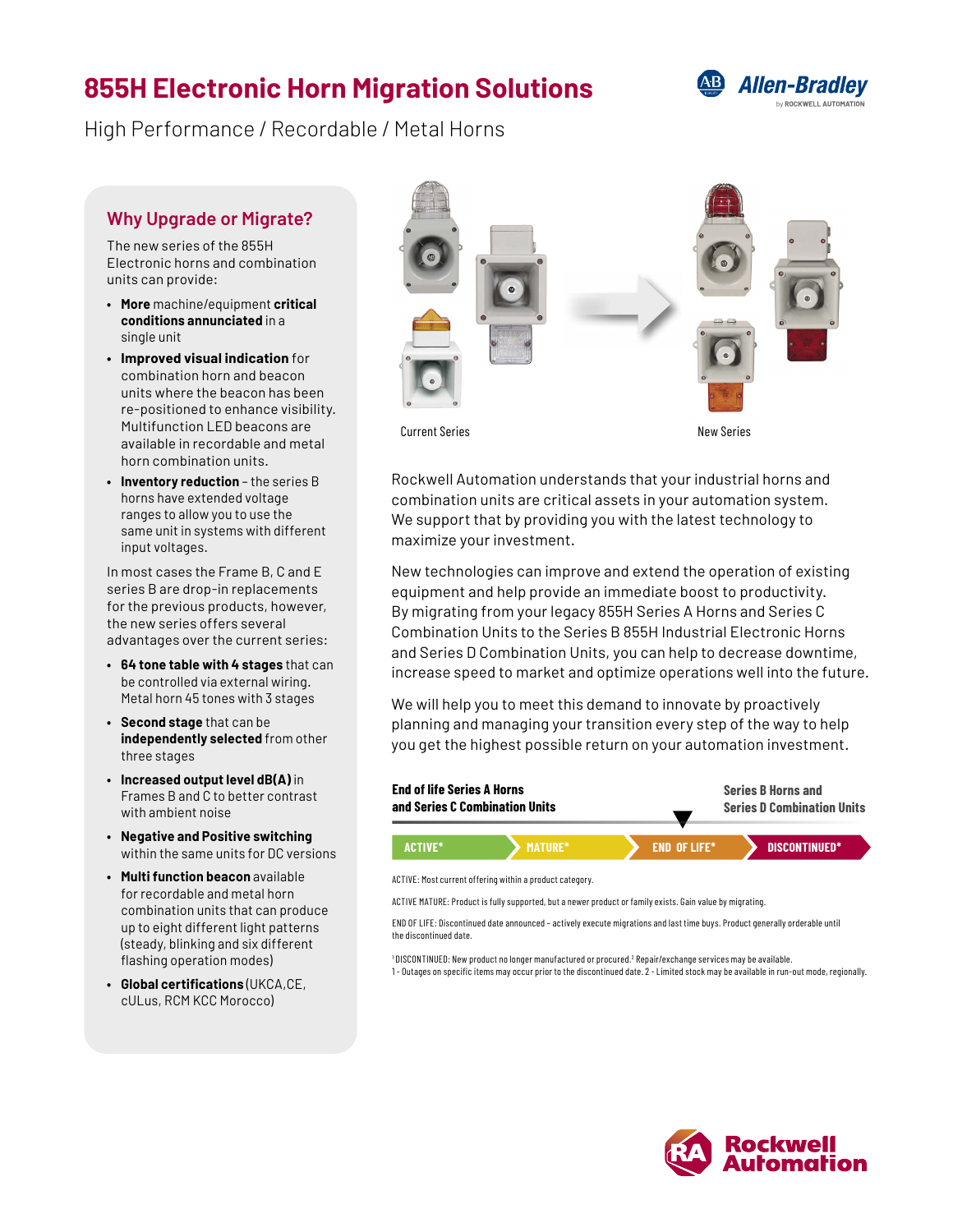## **855H Electronic Horn Migration Recommendations**

#### **Horns**

| Voltage | <b>Series A</b><br><b>Catalog Number</b> | <b>Functional Replacement</b><br><b>Series B Catalog Number</b> |  |
|---------|------------------------------------------|-----------------------------------------------------------------|--|
| 1030VDC | 855H-BD30BD                              | 855H-BD30BD                                                     |  |
|         | 855H-BD30CD                              | 855H-BD30CD                                                     |  |
|         | 855H-BD30ED                              | 855H-BD30ED                                                     |  |
| 115V AC | 855H-BA10BD                              | 855H-BA45BD                                                     |  |
|         | 855H-BA10CD                              | 855H-BA45CD                                                     |  |
|         | 855H-BA10ED                              | 855H-BA45FD                                                     |  |
| 230V AC | 855H-BA20BD                              | 855H-BA45BD                                                     |  |
|         | 855H-BA20CD                              | 855H-BA45CD                                                     |  |
|         | 855H-BA20ED                              | 855H-BA45ED                                                     |  |
|         | 855H-BA24BD                              | 855H-BA45BD                                                     |  |
|         | 855H-BA24CD                              | 855H-BA45CD                                                     |  |
| 24V AC  | 855H-BA24DD                              | N/A                                                             |  |
|         | 855H-BA24FD                              | N/A                                                             |  |

*Note: Frame A and Frame D maintain series A*

# **Combination Units – Frame B**

| Voltage        | <b>Series C</b><br><b>Catalog Number</b> | <b>Functional Replacement Series D Catalog Number</b>                                   |
|----------------|------------------------------------------|-----------------------------------------------------------------------------------------|
|                | 855H-BCD24BDR4                           | 855H-BCD24BDR4                                                                          |
|                | 855H-BCD24BDR5                           | 855H-BCD24BDR5                                                                          |
|                | 855H-BCD24BDR8                           | Functional replacements: 855H-BCD24BDR4 plus 855B-ABLY or 855H-BCD24BDR5 plus 855B-ABLY |
| 24V DC         | 855H-BCD24BDR7                           | Functional replacements: 855H-BCD24BDR4 plus 855B-ABLC or 855H-BCD24BDR5 plus 855B-ABLC |
|                | 855H-BCD24BDR6                           | Functional replacements: 855H-BCD24BDR4 plus 855B-ABLB or 855H-BCD24BDR5 plus 855B-ABLB |
|                | 855H-BCD24BDR3                           | Functional replacements: 855H-BCD24BDR4 plus 855B-ABLG or 855H-BCD24BDR5 plus 855B-ABLG |
|                | 855H-BCA10BDR4                           | 855H-BCA10BDR4                                                                          |
|                | 855H-BCA10BDR5                           | 855H-BCA10BDR5                                                                          |
|                | 855H-BCA10BDR8                           | Functional replacements: 855H-BCA10BDR4 plus 855B-ABLY or 855H-BCA10BDR5 plus 855B-ABLY |
| <b>115V AC</b> | 855H-BCA10BDR7                           | Functional replacements: 855H-BCA10BDR4 plus 855B-ABLC or 855H-BCA10BDR5 plus 855B-ABLC |
|                | 855H-BCA10BDR6                           | Functional replacements: 855H-BCA10BDR4 plus 855B-ABLB or 855H-BCA10BDR5 plus 855B-ABLB |
|                | 855H-BCA10BDR3                           | Functional replacements: 855H-BCA10BDR4 plus 855B-ABLG or 855H-BCA10BDR5 plus 855B-ABLG |
| 230V AC        | 855H-BCA20BDR4                           | 855H-BCA20BDR4                                                                          |
|                | 855H-BCA20BDR5                           | 855H-BCA20BDR5                                                                          |
|                | 855H-BCA20BDR3                           | Functional replacements: 855H-BCA20BDR4 plus 855B-ABLG or 855H-BCA20BDR5 plus 855B-ABLG |
|                | 855H-BCA20BDR8                           | Functional replacements: 855H-BCA20BDR4 plus 855B-ABLY or 855H-BCA20BDR5 plus 855B-ABLY |
|                | 855H-BCA20BDR7                           | Functional replacements: 855H-BCA20BDR4 plus 855B-ABLC or 855H-BCA20BDR5 plus 855B-ABLC |
|                | 855H-BCA20BDR6                           | Functional replacements: 855H-BCA20BDR4 plus 855B-ABLB or 855H-BCA20BDR5 plus 855B-ABLB |

*Note: 12V DC and 24V AC configurations are no longer available. Plastic color lenses are denoted with catalog number that begins with 855B-ABL\_.*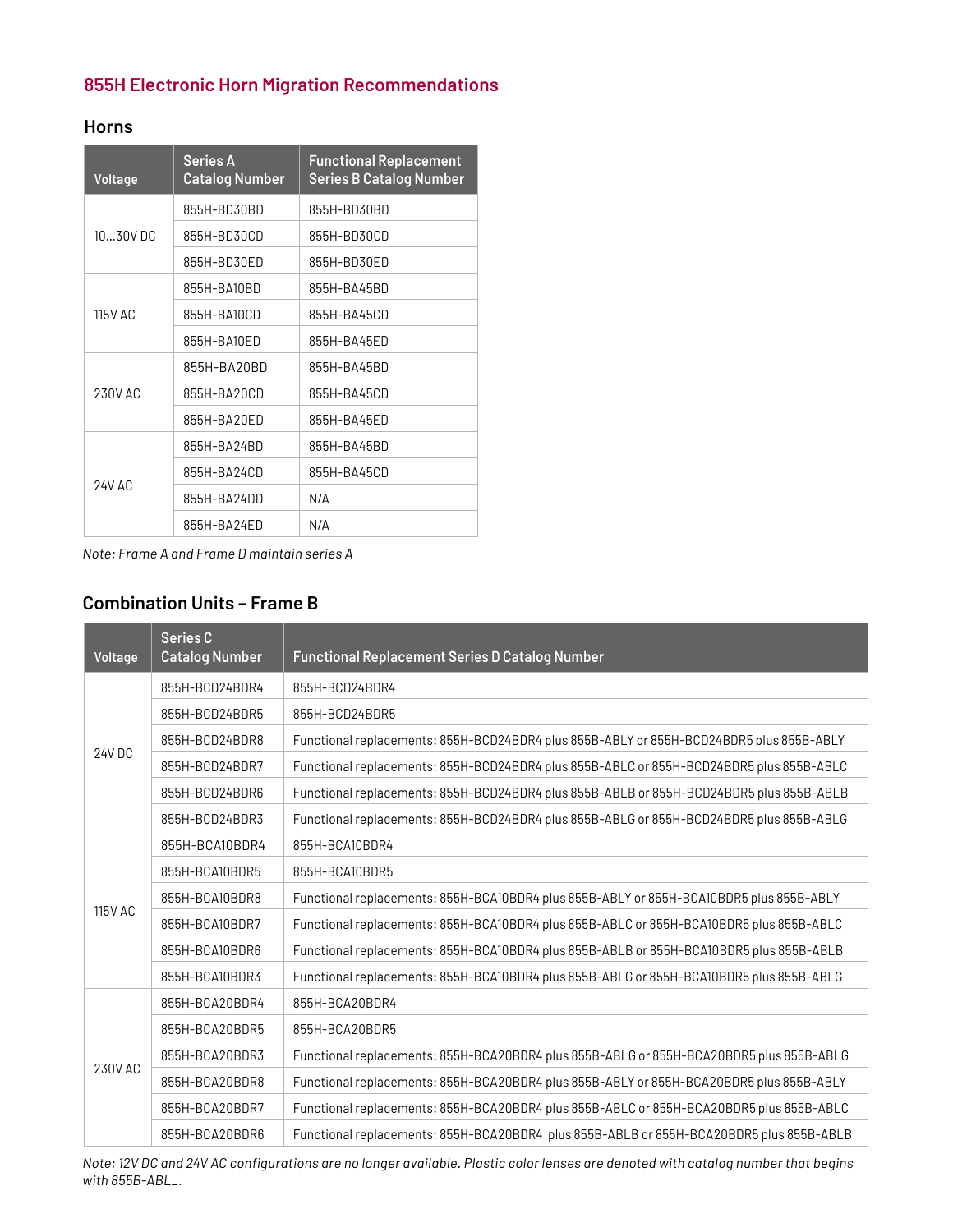#### **Combination Units – Frame C**

| Voltage        | <b>Series C</b><br><b>Catalog Number</b> | <b>Functional Replacement Series D Catalog Number</b>                                   |
|----------------|------------------------------------------|-----------------------------------------------------------------------------------------|
|                | 855H-BCD24CDR4                           | 855H-BCD24CDR4                                                                          |
|                | 855H-BCD24CDR5                           | 855H-BCD24CDR5                                                                          |
|                | 855H-BCD24CDR8                           | Functional replacements: 855H-BCD24CDR4 plus 855B-ABLY or 855H-BCD24CDR5 plus 855B-ABLY |
| <b>24V DC</b>  | 855H-BCD24CDR7                           | Functional replacements: 855H-BCD24CDR4 plus 855B-ABLC or 855H-BCD24CDR5 plus 855B-ABLC |
|                | 855H-BCD24CDR6                           | Functional replacements: 855H-BCD24CDR4 plus 855B-ABLB or 855H-BCD24CDR5 plus 855B-ABLB |
|                | 855H-BCD24CDR3                           | Functional replacements: 855H-BCD24CDR4 plus 855B-ABLG or 855H-BCD24CDR5 plus 855B-ABLG |
| <b>115V AC</b> | 855H-BCA10CDR4                           | 855H-BCA10CDR4                                                                          |
|                | 855H-BCA10CDR5                           | 855H-BCA10CDR5                                                                          |
|                | 855H-BCA10CDR8                           | Functional replacements: 855H-BCA10CDR4 plus 855B-ABLY or 855H-BCA10CDR5 plus 855B-ABLY |
|                | 855H-BCA10CDR7                           | Functional replacements: 855H-BCA10CDR4 plus 855B-ABLC or 855H-BCA10CDR5 plus 855B-ABLC |
|                | 855H-BCA10CDR6                           | Functional replacements: 855H-BCA10CDR4 plus 855B-ABLB or 855H-BCA10CDR5 plus 855B-ABLB |
|                | 855H-BCA10CDR3                           | Functional replacements: 855H-BCA10CDR4 plus 855B-ABLG or 855H-BCA10CDR5 plus 855B-ABLG |
| 230V AC        | 855H-BCA20CDR4                           | 855H-BCA20CDR4                                                                          |
|                | 855H-BCA20CDR5                           | 855H-BCA20CDR5                                                                          |
|                | 855H-BCA20CDR3                           | Functional replacements: 855H-BCA20CDR4 plus 855B-ABLG or 855H-BCA20CDR5 plus 855B-ABLG |
|                | 855H-BCA20CDR8                           | Functional replacements: 855H-BCA20CDR4 plus 855B-ABLY or 855H-BCA20CDR5 plus 855B-ABLY |
|                | 855H-BCA20CDR6                           | Functional replacements: 855H-BCA20CDR4 plus 855B-ABLB or 855H-BCA20CDR5 plus 855B-ABLB |
|                | 855H-BCA20CDR7                           | Functional replacements: 855H-BCA20CDR4 plus 855B-ABLC or 855H-BCA20CDR5 plus 855B-ABLC |

*Note: 12V DC and 24V AC configurations are no longer available. Plastic color lenses are denoted with catalog number that begins with 855B-ABL\_.*

### **Combination Units – Frame E**

| Voltage        | Series C<br><b>Catalog Number</b> | <b>Functional Replacement Series D Catalog Number</b>                                   |
|----------------|-----------------------------------|-----------------------------------------------------------------------------------------|
|                | 855H-BCD24EDR4                    | 855H-BCD24EDR4                                                                          |
|                | 855H-BCD24EDR5                    | 855H-BCD24EDR5                                                                          |
| <b>24V DC</b>  | 855H-BCD24EDR8                    | Functional replacements: 855H-BCD24EDR4 plus 855B-ABLY or 855H-BCD24EDR5 plus 855B-ABLY |
|                | 855H-BCD24EDR7                    | Functional replacements: 855H-BCD24EDR4 plus 855B-ABLC or 855H-BCD24EDR5 plus 855B-ABLC |
|                | 855H-BCD24EDR6                    | Functional replacements: 855H-BCD24EDR4 plus 855B-ABLB or 855H-BCD24EDR5 plus 855B-ABLB |
|                | 855H-BCD24EDR3                    | Functional replacements: 855H-BCD24EDR4 plus 855B-ABLG or 855H-BCD24EDR5 plus 855B-ABLG |
| <b>115V AC</b> | 855H-BCA10EDR4                    | 855H-BCA10EDR4                                                                          |
|                | 855H-BCA10EDR5                    | 855H-BCA10EDR5                                                                          |
|                | 855H-BCA10EDR8                    | Functional replacements: 855H-BCA10EDR4 plus 855B-ABLY or 855H-BCA10EDR5 plus 855B-ABLY |
|                | 855H-BCA10EDR7                    | Functional replacements: 855H-BCA10EDR4 plus 855B-ABLC or 855H-BCA10EDR5 plus 855B-ABLC |
|                | 855H-BCA10EDR6                    | Functional replacements: 855H-BCA10EDR4 plus 855B-ABLB or 855H-BCA10EDR5 plus 855B-ABLB |
|                | 855H-BCA10EDR3                    | Functional replacements: 855H-BCA10EDR4 plus 855B-ABLG or 855H-BCA10EDR5 plus 855B-ABLG |
| 230V AC        | 855H-BCA20EDR4                    | 855H-BCA20EDR4                                                                          |
|                | 855H-BCA20EDR5                    | 855H-BCA20EDR5                                                                          |
|                | 855H-BCA20EDR8                    | Functional replacements: 855H-BCA20EDR4 plus 855B-ABLY or 855H-BCA20EDR5 plus 855B-ABLY |
|                | 855H-BCA20EDR6                    | Functional replacements: 855H-BCA20EDR4 plus 855B-ABLB or 855H-BCA20EDR5 plus 855B-ABLB |
|                | 855H-BCA20EDR3                    | Functional replacements: 855H-BCA20EDR4 plus 855B-ABLG or 855H-BCA20EDR5 plus 855B-ABLG |
|                | 855H-BCA20EDR7                    | Functional replacements: 855H-BCA20EDR4 plus 855B-ABLC or 855H-BCA20EDR5 plus 855B-ABLC |

*Note: 12V DC and 24V AC configurations are no longer available. Plastic color lenses are denoted with catalog number that begins with 855B-ABL\_.*